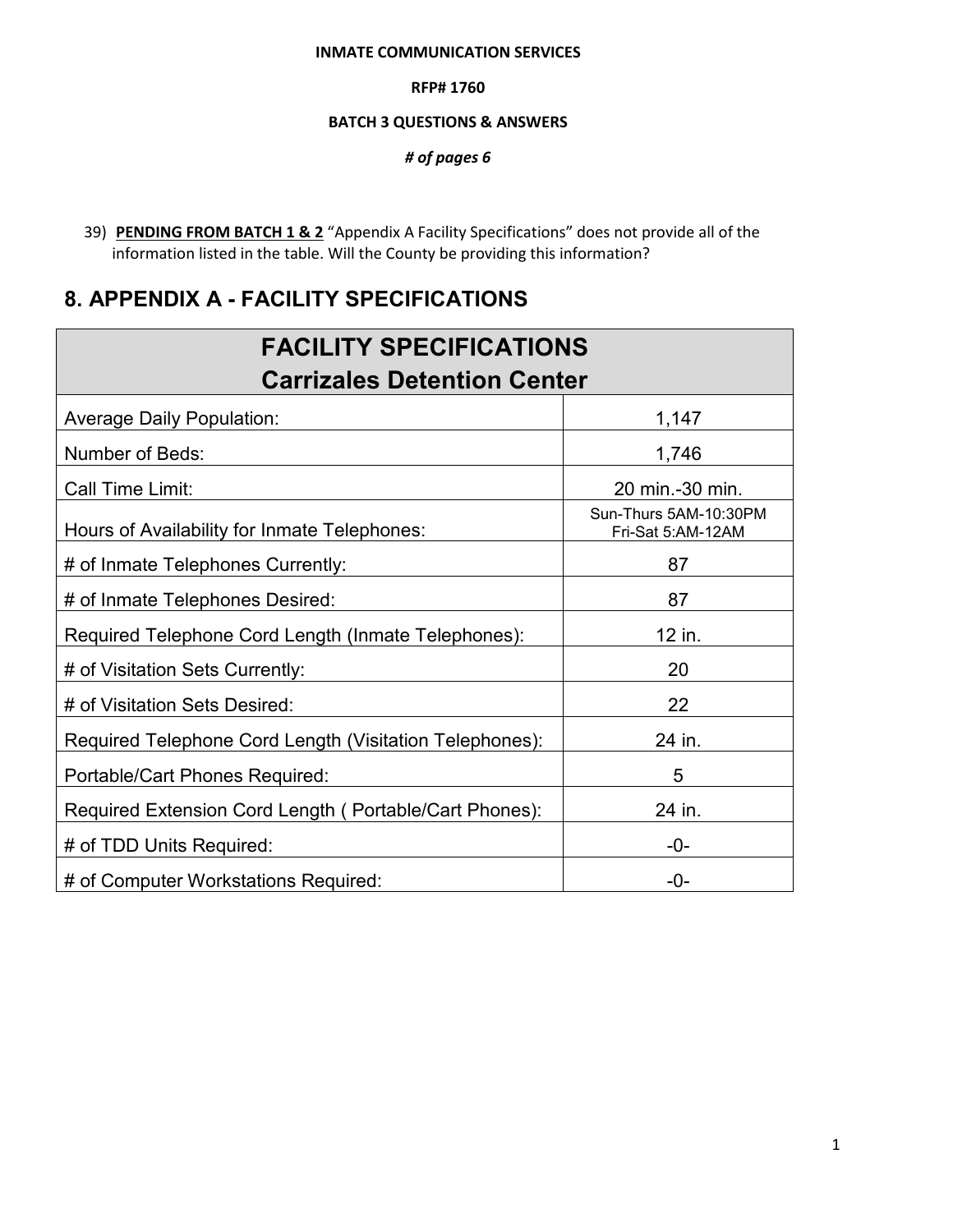| <b>FACILITY SPECIFICATIONS</b>                          |                                            |  |
|---------------------------------------------------------|--------------------------------------------|--|
| <b>Cameron Old County Jail</b>                          |                                            |  |
| <b>Average Daily Population:</b>                        | 186                                        |  |
| <b>Number of Beds:</b>                                  | 258                                        |  |
| Call Time Limit:                                        | 20 min. - 30 min.                          |  |
| Hours of Availability for Inmate Telephones:            | Sun-Thurs 5AM-10:30PM<br>Fri-Sat 5:AM-12AM |  |
| # of Inmate telephones Currently:                       | 35                                         |  |
| # of Inmate Telephones Desired:                         | 35                                         |  |
| Required Telephone Cord Length (Inmate Telephones):     | 12 in.                                     |  |
| # of Visitation Sets Currently:                         | 19                                         |  |
| # of Visitation Sets Desired:                           | 19                                         |  |
| Required Telephone Cord Length (Visitation Telephones): | 24 in.                                     |  |
| Portable/Cart Phones Required:                          |                                            |  |
| Required Extension Cord Length (Portable/Cart Phones):  | 24 in.                                     |  |
| # of TDD Units Required:                                | -0-                                        |  |
| # of Computer Workstations Required:                    | $-0-$                                      |  |

| <b>FACILITY SPECIFICATIONS</b><br><b>Detention Center 1</b> |                                            |  |
|-------------------------------------------------------------|--------------------------------------------|--|
| <b>Average Daily Population:</b>                            | 164                                        |  |
| Number of Beds:                                             | 288                                        |  |
| Call Time Limit:                                            | 20 min.-30 min.                            |  |
| Hours of Availability for Inmate Telephones:                | Sun-Thurs 5AM-10:30PM<br>Fri-Sat 5:AM-12AM |  |
| # of Inmate Telephones Currently:                           | 26                                         |  |
| # of Inmate Telephones Desired:                             | 26                                         |  |
| Required Telephone Cord Length (Inmate Telephones):         | 12 in.                                     |  |
| # of Visitation Sets Currently:                             | $12 \overline{ }$                          |  |
| # of Visitation Sets Desired:                               | 12 <sup>2</sup>                            |  |
| Required Telephone Cord Length (Visitation Telephones):     | 24 in.                                     |  |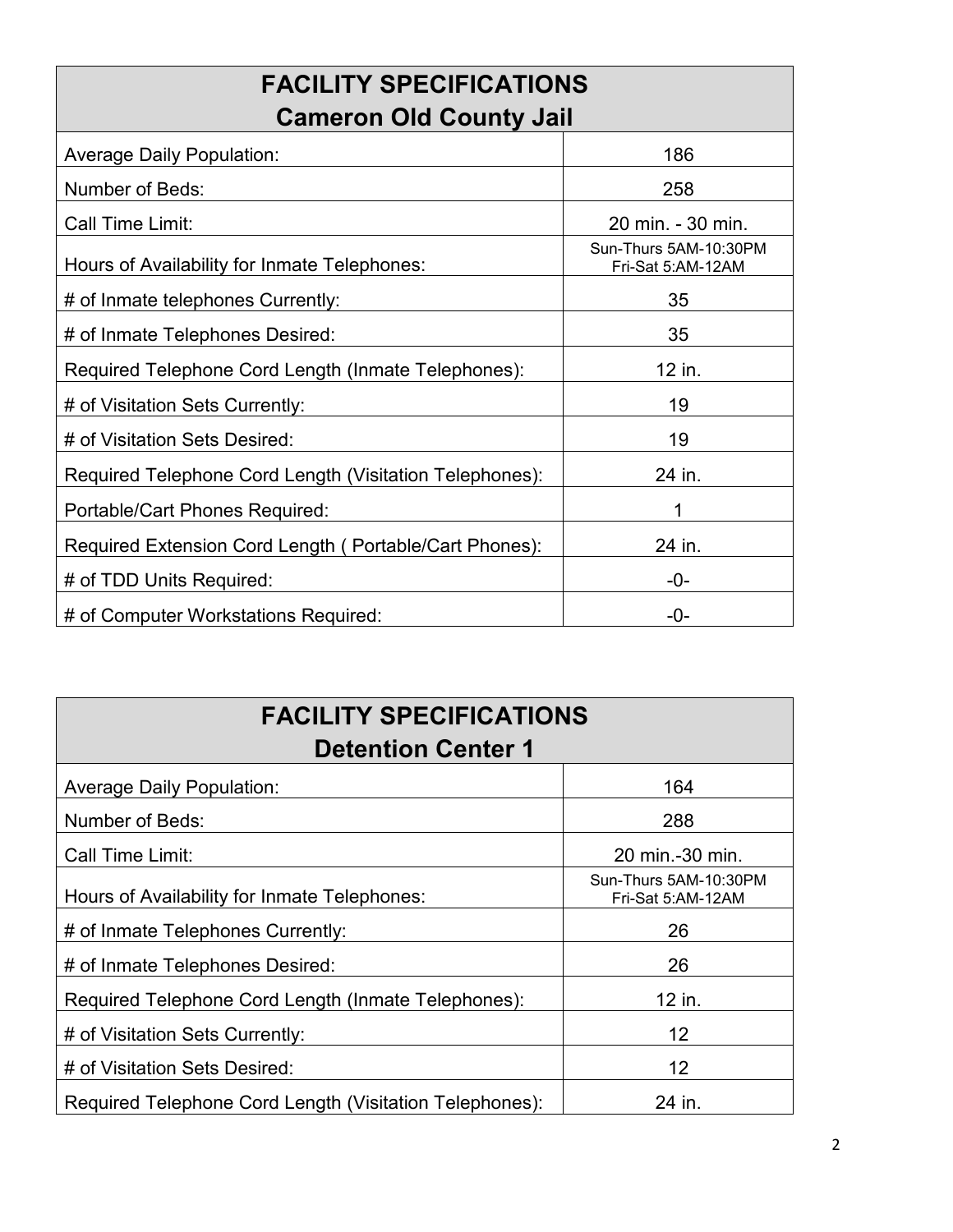| <b>Portable/Cart Phones Required:</b>                  |        |
|--------------------------------------------------------|--------|
| Required Extension Cord Length (Portable/Cart Phones): | 24 in. |
| # of TDD Units Required:                               | $-0-$  |
| # of Computer Workstations Required:                   | $-0-$  |

| <b>FACILITY SPECIFICATIONS</b><br><b>Detention Center 2</b> |                                            |  |
|-------------------------------------------------------------|--------------------------------------------|--|
| <b>Average Daily Population:</b>                            | $\overline{0}$                             |  |
| Number of Beds:                                             | 198                                        |  |
| Call Time Limit:                                            | 20 min. - 30 min.                          |  |
| Hours of Availability for Inmate Telephones:                | Sun-Thurs 5AM-10:30PM<br>Fri-Sat 5:AM-12AM |  |
| # of Inmate telephones Currently:                           | 16                                         |  |
| # of Inmate Telephones Desired:                             | 16                                         |  |
| Required Telephone Cord Length (Inmate Telephones):         | 12 in.                                     |  |
| # of Visitation Sets Currently:                             | $-0-$                                      |  |
| # of Visitation Sets Desired:                               | 8                                          |  |
| Required Telephone Cord Length (Visitation Telephones):     | 24 in.                                     |  |
| Portable/Cart Phones Required:                              | -0-                                        |  |
| Required Extension Cord Length (Portable/Cart Phones):      | 24 in.                                     |  |
| # of TDD Units Required:                                    | $-0-$                                      |  |
| # of Computer Workstations Required:                        | -0-                                        |  |

1. The RFP states that answers to vendors' questions would be posted by January 10, and follow up questions are due January 17. Would the County extend the deadline for follow up questions at least one week from the date when answers to the first round of questions are provided?

*PLEASE REVIEW ADDENDUMS (REVISED DATES)*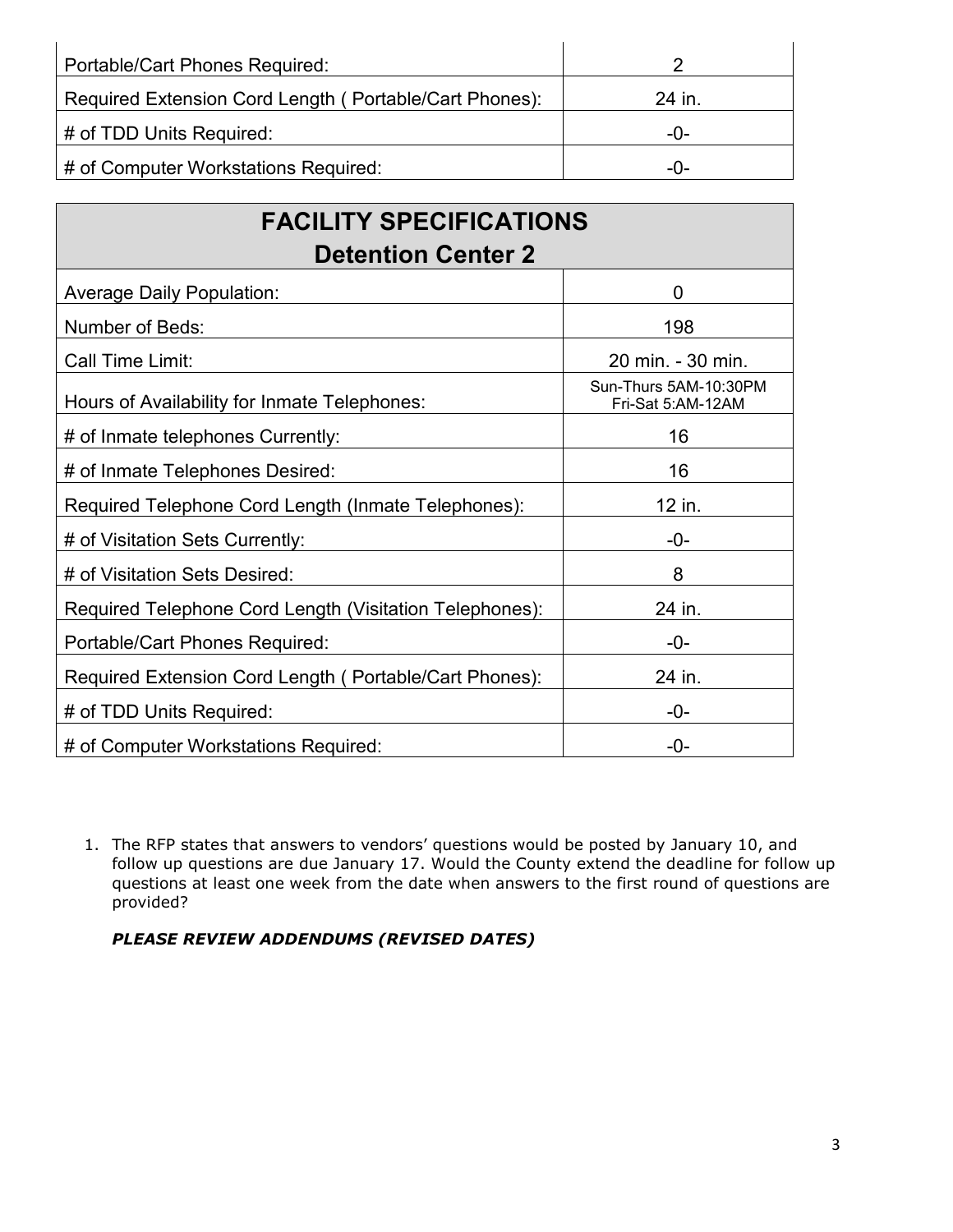2. RFP sections 8.15.1 and 8.15.4 indicate the County is interested in implementing a Video Visitation System and cell phone detection technology as optional technologies which the County is interested, but the RFP requires these technologies to be provided "at no cost to County" if deployed. However, these technologies can be costly to deploy, the cost of which depends upon the scope of the service needed, including hard hardware quantities and any network bandwidth needed to support the service. Without knowing the scope of the deployment, or even whether or not this optional service will ever be deployed, asking bidders to include this optional service at absolutely "no cost to County" places an unnecessary burden on the ITS financial offer in this proposal. However, we can agree to provide these services at no upfront cost to the County, but with a negotiated adjustment to our ITS commission rate if needed to support the exact investment required for each service, should the County decide to deploy them in the future, and after thorough project scoping. Would this be acceptable?

#### *During the presentation phase of this RFP, we will develop and define the possible implementation of a Visitation System and cell phone detection technology and address the final requirements details in our request for BEST & FINAL.*

3. Section 7.4 requires commissions based upon Gross Call Revenue, but Section 7.5 requires commissions rates "per inmate per month." Please clarify how commissions and the required Minimum Annual Guarantee are to be calculated and paid.

*The Commissions are to be paid monthly based on whatever formula proposer uses. However the scoring for Commissions will be based on the Minimum Annual Guarantee (MAG) to be accompanied by a Payment Bond at contract time. At end of each year anniversary date if total monthly commissions fall below the MAG payment will be made to Cameron County for the difference that is short of the full MAG amount.* 

4. The equipment tables on p. 37 – 38 are not filled out. Please fill out the required equipment quantities for each facility.

### *SEE # 39 BEFORE QUESTION # 1 AT TOP OF PAGE # 1*

5. The table on p. 38 notes that Detention Center 2 is not currently in use. Does the County require that any equipment be installed at this facility upon initial deployment, or should the awarded vendor be expected to supply equipment only when/if this facility is populated?

#### *Only when and if the facility is populated.*

6. Does the County have plans to populate Detention Center 2 in the foreseeable future?

#### *Yes however time is to be determined at a later date.*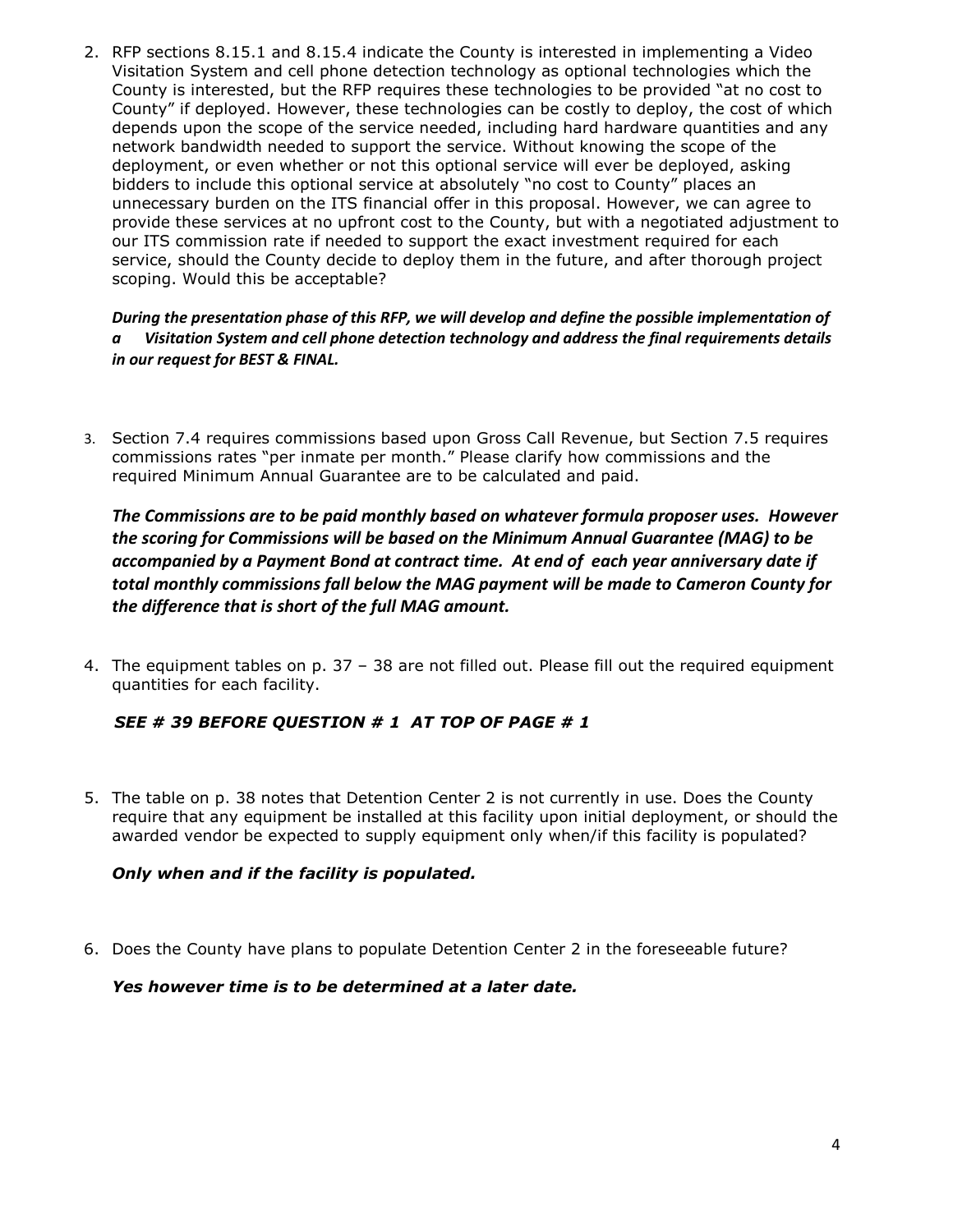7. The RFP cover page indicates that one original and seven copies should be submitted in a sealed envelope.

On page 9, 2.3.1 states "Deliver all copies and an email version of the proposal on or before the Proposal Due Date".

### Questions:

a. Will the County confirm that in addition to the one original and seven copies an additional copy is also required to be emailed to the contact listed in 2.5.5, Mike Forbes?

i. If we are required to email a copy, is there a size limitation to the attachment for it to be accepted by the email server?

# *Please disregard email copy – DO NOT INCLUDE E-MAIL COPY*

8. On page 17, 5.3.2.1 states "a Response indicating this information is not monitored, confidential and/or proprietary will be considered an exception".

Page 9, 2.3.4 states "The proposal must follow the format of this RFP. A complete response to each section and numbered item must be provided. If Proposer is in full compliance with the section or numbered item, Proposer's response shall be, "Read, agree and will comply." Otherwise, Proposer's response shall be, "Read and do not comply" and considered an exception ("Exception"). Exceptions to any section or numbered item must be addressed and listed in an Exceptions Addendum to Proposer's proposal."

At the top of page 5 the RFP states "All information included will be open to the public, other proposers, media as per the Open Records Act and not be confidential in nature. If you deem any information as confidential, it should not be made part of your RFP package."

# Questions:

a. Will the County please confirm a response marked as 'confidential', yet the vendor still provides the information and marks the response as "Read and Agree", is not considered an exception?

b. Please also confirm that when a vendor elects to not provide the requested information due to a response of confidentiality this would then be considered an exception?

i. If we are required to list confidential items in our exceptions addendum, can the County clarify if this information will still be allowed to remain confidential?

# *a) If a response is marked Confidential and information is provided and it is marked "Read & Agreed" this information is not considered an exception.*

# *b) This was addressed on Pg. 17 5.3.2.1*

*b i) The County Civil Legal Dept. coordinates all Open Records Requests. Confidential Information is either removable by Texas Statute or withheld if the Texas Attorney General's Office issues an opinion that it should be withheld. If the third-party information is claimed to be confidential and/or propriety information, notice will be sent to the third-party of the open records request to submit their reasoning to the Texas Attorney General's Office on why it should be withheld.*